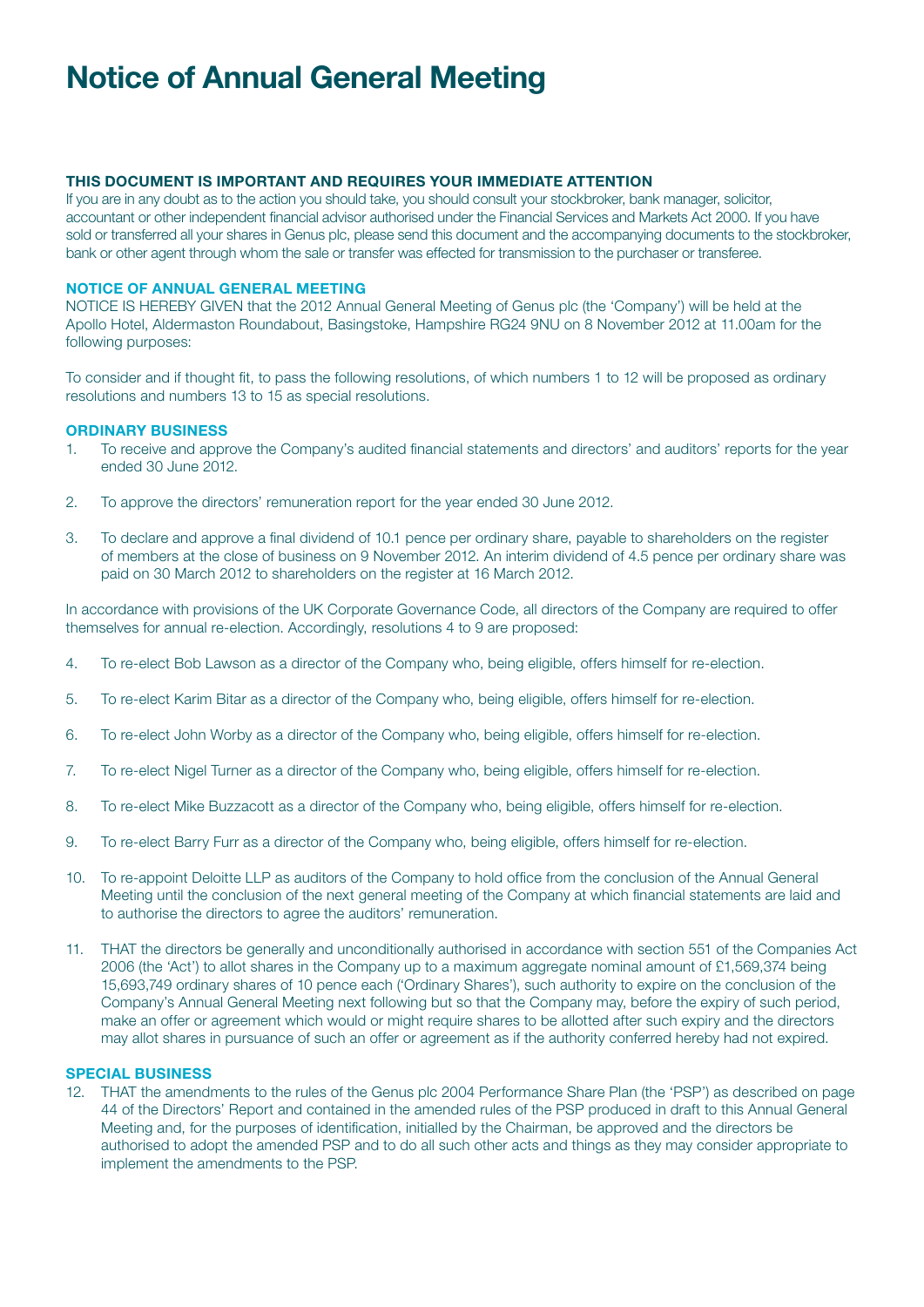- 13. THAT subject to and conditional on the passing of resolution 11, the directors be empowered, pursuant to section 570 and section 573 of the Act, to allot equity securities (within the meaning of sections 560 of the Act) for cash pursuant to the authority conferred by resolution 11 as if section 561(1) of the Act did not apply to any such allotment, provided that this power shall be limited to the allotment of equity securities:
	- 13.1 in connection with an offer of such securities by way of rights issue; and
	- 13.2 otherwise than pursuant to sub-paragraph 13.1 above up to an aggregate nominal amount of £301,478 being 3,014,782 Ordinary Shares representing not more than 5% of the issued share capital of the Company as at 30 June 2012,

 and shall expire on the conclusion of the Company's Annual General Meeting next following save that the Company may, before such expiry, make an offer or agreement which would or might require equity securities to be allotted after such expiry and the directors may allot equity securities in pursuance of any such offer or agreement as if the power had not expired. This power applies in relation to a sale of treasury shares as if all references in this resolution to an allotment included any such sale and in the first paragraph of this resolution the words 'pursuant to the authority conferred by resolution 11' were omitted in relation to such a sale.

 In this resolution, 'rights issue' means an offer of equity securities open for acceptance for a period fixed by the directors to holders on the register on a fixed record date in proportion as nearly as may be to their respective holdings, but subject to such exclusions or other arrangements as the directors may deem necessary or expedient to deal with any fractional entitlements or legal or practical difficulties under the laws of, or the requirement of any recognised regulatory body or any stock exchange in, any territory or any other matter.

- 14. THAT subject to and in accordance with article 9 of the Company's Articles of Association, the Company be generally and unconditionally authorised to make market purchases (within the meaning of section 693(4) of the Act) of Ordinary Shares on such terms as the directors think fit provided that:
	- 14.1 the maximum number of Ordinary Shares hereby authorised to be purchased is 6,029,565 (representing 10% of the Company's issued ordinary share capital as at 30 June 2012);
	- 14.2 the minimum price, exclusive of any expenses, which may be paid for an Ordinary Share is 10 pence;
	- 14.3 the maximum price, exclusive of any expenses, which may be paid for an Ordinary Share is an amount equal to the higher of: (a) 105% of the average of the middle market quotations for an Ordinary Share, as derived from the London Stock Exchange Daily Official List, for the five business days immediately before the day on which such share is contracted to be purchased; and (b) the amount stipulated by Article 5(1) of the Buy-back and Stabilisation Regulation 2003; and
	- 14.4 the authority conferred by this resolution shall expire on the conclusion of the Company's Annual General Meeting next following or 18 months after the date of its passing (whichever occurs first), except that the Company may, before such expiry, enter into a contract for the purchase of Ordinary Shares which will or may be completed by or executed wholly or partly after the expiration of this authority.
- 15. THAT a general meeting, other than an Annual General Meeting, may be called on not less than 14 clear days' notice and that such authority shall expire on the conclusion of the Company's Annual General Meeting next following.

By order of the Board Registered office: Belvedere House Basing View Basingstoke RG21 4HG Registered in England and Wales with number 02972325

- and they

**IAN FARRELL** Group Company Secretary & General Counsel 8 OCTOBER 2012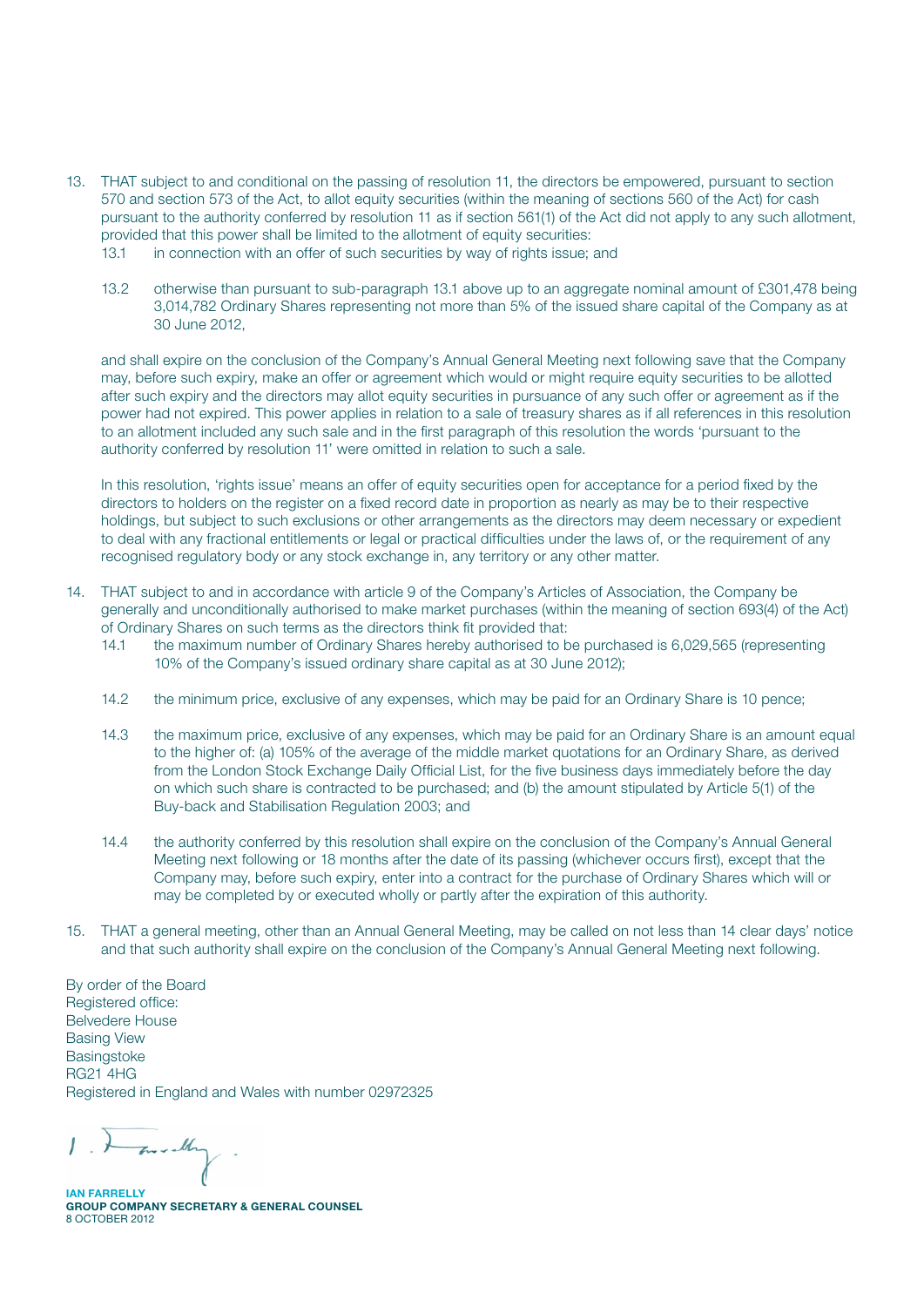# **Notice of Annual General Meeting continued**

### NOTES:

This notice is being sent to all members and to any person nominated by a member of the Company under section 146 of the Companies Act 2006 (the 'Act') to enjoy information rights. Information regarding the Annual General Meeting, including the information required by section 311A of the Act, is available from www.genusplc.com.

Members will find an attendance card and a form of proxy enclosed with this notice. If you are attending the Annual General Meeting, you should bring the attendance card with you. Only holders of Ordinary Shares, or their duly appointed representatives, are entitled to attend, vote and speak at the Annual General Meeting. Any member so entitled may appoint one or more proxies to attend, speak and to vote instead of him. A proxy need not be a member of the Company but must attend the Annual General Meeting to represent you. Details of how to appoint one or more proxies are set out in the notes to the proxy form. A member may appoint more than one proxy provided each proxy is appointed to exercise rights attached to different shares. You may not appoint more than one proxy to exercise rights attached to any one share. A vote withheld is not a vote in law, which means that the vote will not be counted in the calculation of votes for or against the resolution. If no voting indication is given, your proxy will vote or abstain from voting at his or her discretion. Your proxy will vote (or abstain from voting) as he or she thinks fit in relation to any other matter which is put before the Annual General Meeting.

To be valid, a duly executed form of proxy for use at the Annual General Meeting together, if appropriate, with the power of attorney or other authority (if any) under which it is signed or a duly certified copy of such power or authority must be deposited at the offices of Equiniti Registrars, Freepost SEA10846, Equiniti Limited, Aspect House, Spencer Road, Lancing, West Sussex BN99 6ZL at least 48 hours (excluding non-working days) before the time appointed for holding the Annual General Meeting or any adjournment thereof. Alternatively, proxies may be appointed by having an appropriate CREST message transmitted, if you are a user of the CREST system (further details are below). In the case of a member which is a company, the proxy form must be executed under its common seal or signed on its behalf by an officer of the company or an attorney for the company.

Completion and return of a form of proxy will not preclude shareholders from attending the Annual General Meeting and voting in person if they wish to do so.

The right to appoint a proxy does not apply to persons whose shares are held on their behalf by another person and who have been nominated to receive communications from the Company in accordance with section 146 of the Act ('nominated persons'). Nominated persons may have a right under an agreement with the registered member who hold shares on their behalf to be appointed (or to have someone else appointed) as a proxy. Alternatively, if nominated persons do not have such a right, or do not wish to exercise it, they may have a right under such an agreement to give instructions to the person holding the shares as to the exercise of voting rights.

Pursuant to Regulation 41 of the Uncertificated Securities Regulations 2001, the time by which a person must be entered on the register of members of the Company in order to have the right to attend and vote at the Annual General Meeting is 6.00pm on 6 November 2012 (or if the Annual General Meeting is adjourned, members on the register of members not later than 6.00pm on the day that is two working days prior to the reconvened Annual General Meeting). Changes to entries on the register of members after the relevant time will be disregarded in determining the rights of any person to attend or vote at the Annual General Meeting.

Copies of the following documents will be available for inspection at the Registered Office of the Company, and in the case of the document listed at b) below, the offices of Berwin Leighton Paisner LLP, Adelaide House, London Bridge, London EC4R 9HA, in each case during normal business hours until the conclusion of the Annual General Meeting, and at the place of the Annual General Meeting for at least 15 minutes prior to the Annual General Meeting until its conclusion: a) copies of the contracts of service and letters of appointment between the directors and the Company; and

b) a copy of the rules of the Genus plc 2004 Performance Share Plan, incorporating the proposed draft amendments.

CREST members who wish to appoint a proxy or proxies through the CREST electronic proxy appointment service may do so for this Annual General Meeting to be held on 8 November 2012 at 11.00am and any adjournment(s) thereof by using the procedures described in the CREST Manual found on the Euroclear website www.euroclear.com/CREST. CREST Personal Members or other CREST sponsored members, and those CREST members who have appointed a voting service provider(s), should refer to their CREST sponsor or voting service provider(s), who will be able to take the appropriate action on their behalf. In order for a proxy appointment or instruction made using the CREST service to be valid, the appropriate CREST message (a 'CREST Proxy Instruction') must be properly authenticated in accordance with Euroclear UK and Ireland Limited's specifications and must contain the information required for such instructions,